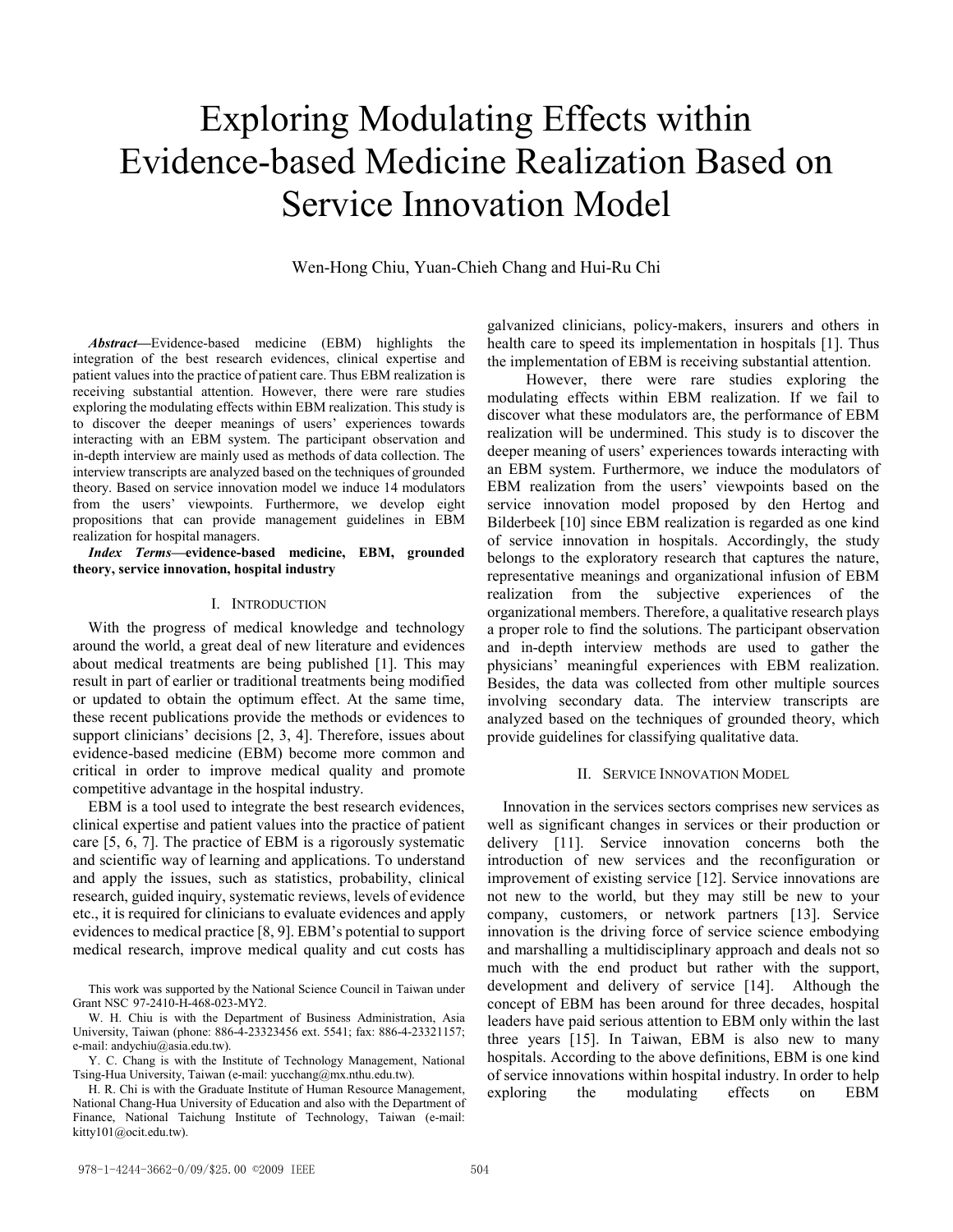

Source: Reference [10] Fig. 1. A four dimensional model of service innovation

realization, we base on the four dimensional model proposed by den Hertog and Bilderbeek [10]. The model concerns new service concept, new client interface, new service delivery system and technological options and is shown as Fig. 1. Any service innovation involves a specific combination of the four dimensions [10]. They further argued that the linkages between these four dimensions may be of even more significance and these cross-linkages are often forged in practice by those responsible for marketing, organization development and distribution (also shown in Fig. 1). Finally, they pointed out that a particular service innovation may be characterized by one dominant feature related to one of the four dimensions; quite likely, this particular feature will prompt a set of changes in other dimensions, in order to bring about a successful innovation.

#### III. RESEARCH METHOD

## *A. Research Question*

In the study, the modulating effects on EBM realization will be explored and analyzed based on the four-dimensional service innovation model. Accordingly, there is the following research question.

# *What are the modulators within the EBM realization based on the four dimensional model of service innovation?*

According to the definition and description of the situations that the organizational members encounter, we explore the representative modulators and subsequently construct the modulating effect model mapping to the four dimensional model of service innovation to interpret the modulating effects on EBM realization.

# *B. Research Design*

The study is a qualitative and interpretive methodology. A qualitative research shows the advantages to understand implicit meanings, comprehend special situations, define unexpected phenomena and influences, and further develop a new theory [16]. The research objective of the study is specified as an exploratory question. Accordingly, the study belongs to the exploratory research. The data analysis of a qualitative

research places emphasis on a coding strategy. Thus it is contributory to compare data in different classification and data sets and hence develop a new theory [16]. Since the techniques of grounded theory [17] provide an excellent method of coding data, the study has the best choice to analyze the collected data.

# *C. Research Process*

### 1. Data collection

For the method of grounded theory, both primary and secondary data had better be collected. Therefore, the participant observation and in-depth interview methods will be provided for gathering the members' meaningful experiences with the EBM realization. The collection of primary data adopts semi-structured in-depth interviews. While the secondary data of the hospitals includes histories, records, documents, website data, etc. It is important to note that the in-depth interviews are not a one-way sequence with a coding process but an iterative process to refine the developing concepts.

#### 2. Data analysis

A qualitative data analysis is employed to develop a framework of concepts or a preliminary theory through a coding process. As described in the previous section, the coding process of grounded theory is composed of three stages: open coding, axial coding and selective coding [18].

### 3. Evaluation

The quality of a qualitative research is evaluated by trustworthiness instead of reliability and validity traditionally adopted by a quantitative research of logic empiricism. The criteria of trustworthiness include credibility, transferability, dependability and confirmability [19]. In order to promote the trustworthiness of a qualitative research, we follow the criteria of triangulation method. Triangulation method is the application and combination of multiple viewpoints and methodologies in the study of the same phenomenon. Reference [20] proposed the triangulation protocols that are distinguished as data triangulation, investigator triangulation, theory triangulation and methodological triangulation.

## IV. AN EMPIRICAL STUDY

## *A. Subjects*

There were total 10 physicians accepting our invitations. Five physicians are from hospital A, which is a district teaching hospital and has close cooperation with our research center. Four physicians are from some medical center called hospital B. And one physician is from a branch of another medical center called hospital C. The basic personal information of the interviewees is shown in Table I. The invited physicians have gotten in touch with EBM at least five years. Besides, they are either EBM team leaders or seeded teachers for promoting EBM in their hospitals.

#### *B. Data Collection*

We have assisted hospital A to implement an EBM system before this study. The duration of the consulting process lasted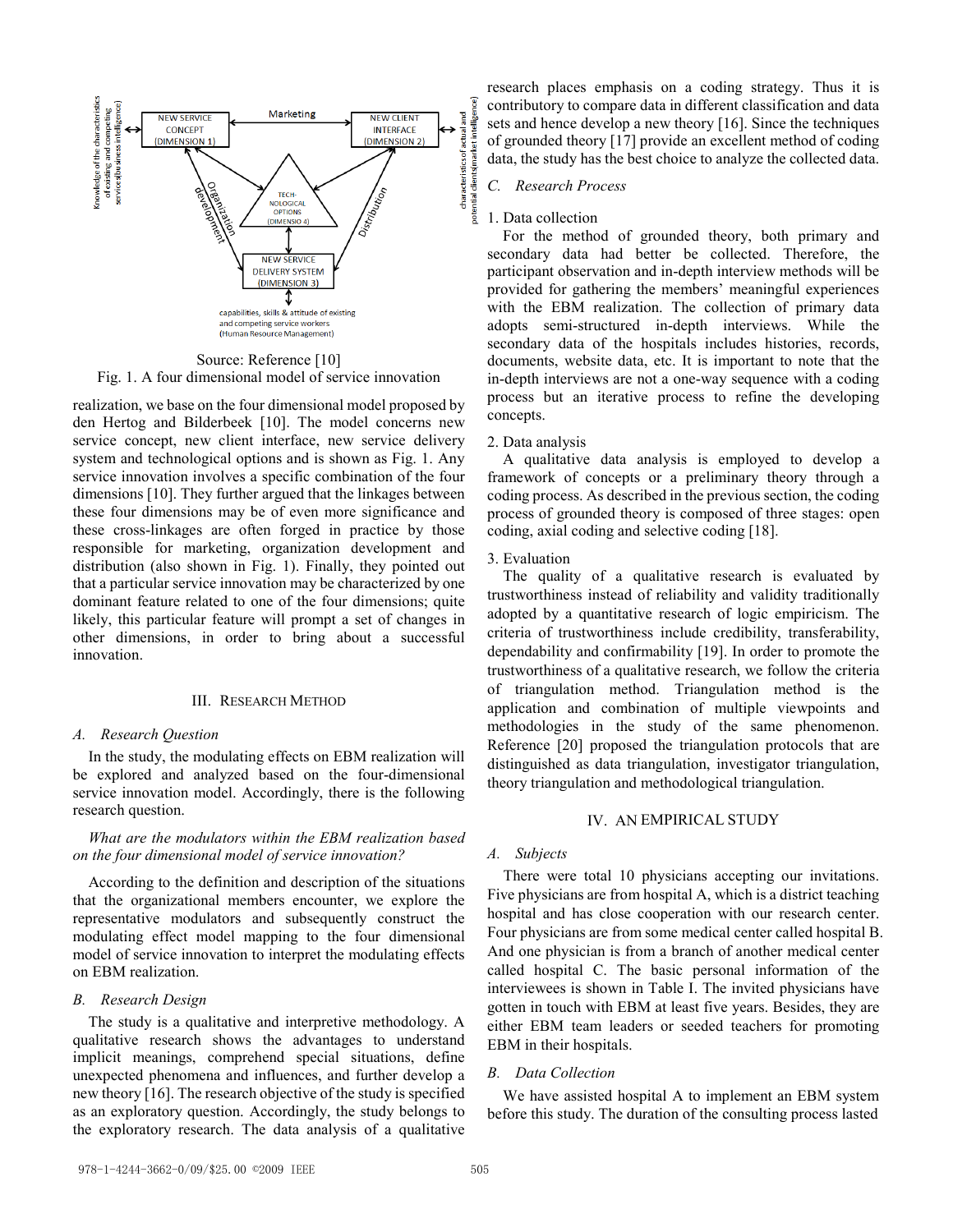## TABLE I

BASIC PERSONAL INFORMATION OF THE INTERVIEWEES

| Hospital | Code<br>name    | Gender | Age<br>range | Department                          |
|----------|-----------------|--------|--------------|-------------------------------------|
| A        | A <sub>01</sub> | Male   | $30 - 40$    | Pediatrics                          |
| А        | A <sub>02</sub> | Female | Below 30     | Internal medicine of kidney         |
| А        | A <sub>03</sub> | Female | $40 \sim 50$ | Nutrition                           |
| А        | A <sub>04</sub> | Male   | $40 - 50$    | Cardiac surgery                     |
| А        | A05             | Male   | $30 - 40$    | General surgery                     |
| B        | <b>B01</b>      | Male   | $40 - 50$    | Internal medicine of chest          |
| R        | <b>B02</b>      | Male   | Below 30     | Family practice                     |
| R        | <b>B03</b>      | Male   | Above 50     | <b>Endocrinology and Metabolism</b> |
| B        | <b>B04</b>      | Male   | Above 50     | Psychiatry                          |
| C        | C01             | Male   | $40 - 50$    | Breast surgery                      |
|          |                 |        |              |                                     |

one year long. We experienced several consulting meetings, planed some training programs, established the organizational systems related to EBM realization etc. Especially, how to help the hospital to foster learning climate is one of the most important objectives. Therefore, the consulting work in that year makes us have enough domain knowledge about EBM realization. Data collection is mainly focused on in-depth interviews. In the study, the in-depth interview procedure is divided into four stages. It took about 40~50 minutes for each interview. The physicians' opinions and viewpoints stated in the interview processes were taped and word-by-word recorded. The questionnaire is modified from one stage to another stage. Besides, the data was collected from other multiple sources involving observations, different hospitals and secondary data. The secondary data mainly came from historical files, documents, meeting records, website data and so on. In initial stage, we interviewed with one physician, one pharmacist and two nursing staffs in hospital A. Except for the interview with the physician, the other three interviews give less information about the issues of EBM realization. Therefore, we decided to focus on the subsequent interviews only with physicians. In the second stage, the EBM team leader and three seeded teachers in hospital A accepted our invitations for interviews. To enhance the trustworthiness of the study by data triangulation, we further invited three physicians employed in another hospital, called hospital B, in the third stage. Hospital B is a medical center and especially it is a benchmark hospital in EBM realization. We found that the statement of the last interviewee in the stage has been almost covered by the previous seven physicians. In other words, the aspects of EBM realization are theoretically saturated. In the final stage, after practicing peer debriefing and interviewee checking, the preliminarily collected and analyzed data was confirmed by the EBM team leaders of hospital B and C to meet the requirement of investigator triangulation. Therefore, the in-depth interview process is accomplished in this stage.

## *C. Data Analysis*

The interview transcripts are analyzed based on the techniques of grounded theory. The data analysis is through an iterative coding process. The analysis process goes along with the data collection stages. Initially, in open coding process, the interview transcripts are converted to a series of simplified codes. We noticed that certain codes are related to a particular subject. These common codes are accumulated and hence categorized under a meaningful label. Therefore, the coding process organizes the diverse meanings of modulators within EBM realization.

# *D. Research Findings and propositions*

After analyzing the collected data, the modulating effects existing in EBM realization are explored and the corresponding propositions are also developed. We describe the effects and propositions according to the four dimensional model as follows.

# 1. Concept-related modulators

# **Medical morality**

 Some high-level evidences in EBM realization cannot be obtained. This is not limited by technology, facilities, personal skill or other reasons. The one of the possible causes comes from medical morality. The physician in the internal medicine of chest department said, "Some medical experiments cannot be made by double blind. If they belong to animal experiments, we can do them by double blind. However, if the subjects of the experiments are human beings, we cannot… This is related to human rights and medical morality. " The viewpoint is similarly emphasized by other three physicians. Therefore, the performance of EBM realization is inevitably undermined by taking medical morality into considerations.

## **National system**

 Sometimes the suggested solutions provided by EBM databases cannot be adopted by physicians even if they are appropriate and excellent ones. This is because they are not approved by the health and insurance system in Taiwan under considerations of medical cost. "This is a hard problem since the viewpoints among national policy, clinical practice and academic researches." pointed by the physician in the family practice department. Similar viewpoints are contended by another physician, "If you stand on an academic position, we should follow the evidences to take medical treatment. However, if we stand on a position of medical administration, the medical cost should be considered under the national payment system." Therefore, the dilemma between academic evidences and national system is a hard problem.

## **Geographic context**

Certain evidences for the same clinical problem are distinguished due to geographic context. The physician in the endocrinology and metabolism department said, "The people in Taiwan and those in China are all Chinese. But the generation of antibiotic used by these two regions is not the same since the public health conditions are different." So the EBM realization should be carefully developed under the considerations of modulating effects of geographic context.

In sum, we establish the following proposition.

# *Proposition 1: The diffusion of EBM concept is modulated by the emphasis degree of medical morality, the design of national system and geographic context.*

2. Client-related modulator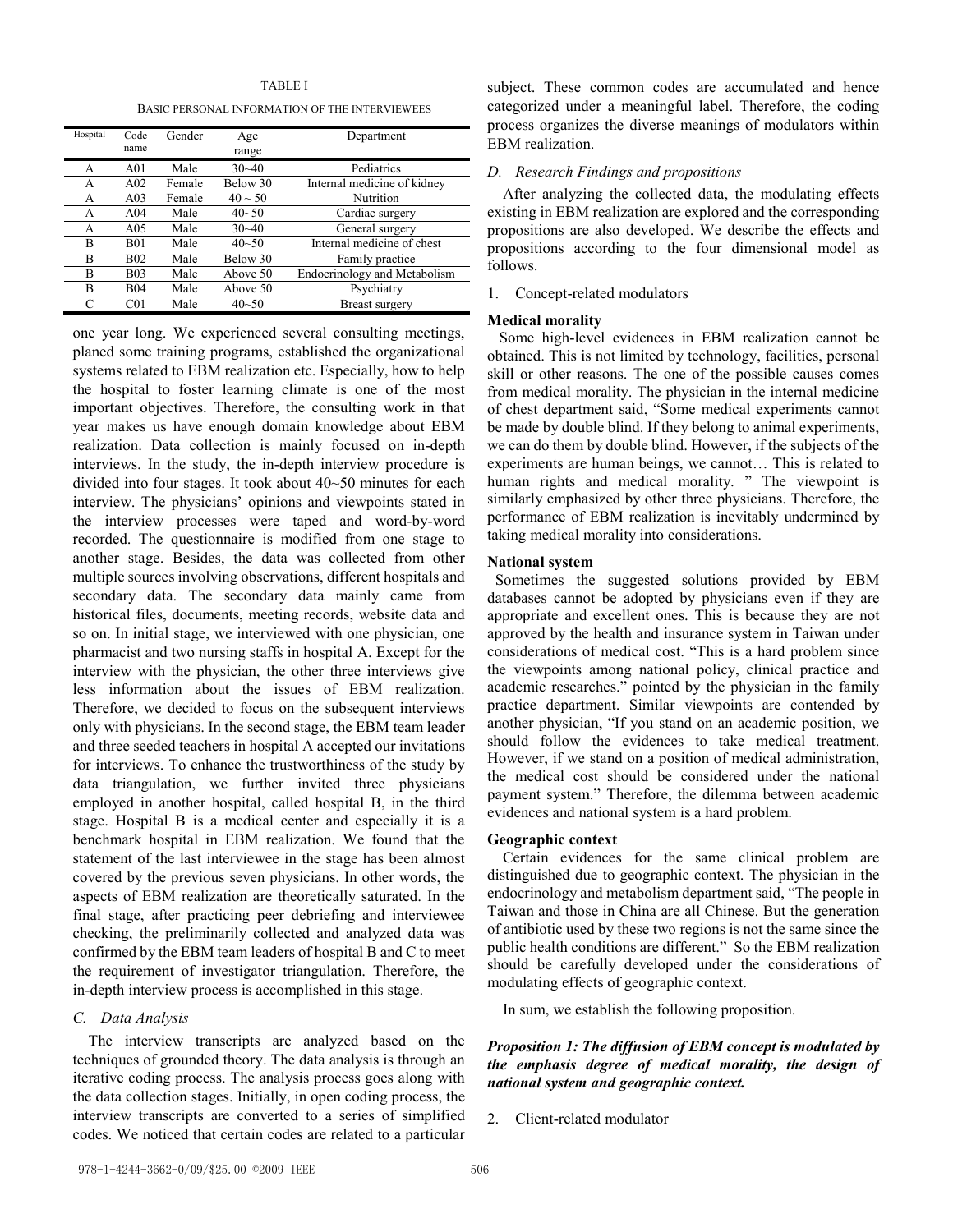# **Physician personality**

The variation of physicians is actually resulted from the distinctions of physician personality. Several conversations are taken for examples: "Some physicians just follow the evidences, but some physicians can discover the deeper implications of those evidences. This gap is resulted from their professional background, fundamental training, competence, clinical experience etc." "As for new technology, the junior physicians have more tendencies to accept it, but senior physicians feel fearful and not accommodated." "My major is related to psychiatry field. I hardly found the associated evidences and hence I seldom retrieve EBM databases." Therefore, the components in the dimension are classified as professional background and competence, clinical experience, technological skill, tenure, major field. In addition, through the participant observation, the physician personality modulating the EBM usage includes thought and attitude of physicians, such as enterprising spirit, sense of responsibility, medical ethics, degree of accepting change and adaptive attitude.

In sum, we establish the following proposition.

*Proposition 2: The access to EBM interface is modulated by the physician personality involving professional background and competence, clinical experience, technological skill, tenure, major field, thought and attitude.*

## 3. Delivery-related modulators

# **Physician-patient relationship**

The constituents in the viewpoint are classified as communication skill, patient centralization and positions between physicians and patients. There are some conversations taken for verification. "For the same evidence, the different communication skill results in the different degree of acceptance by patients." "Even if EBM provides plentiful evidences … some physicians do not spend time to explain medical evidences for their patients since they have to serve more patients. Furthermore, most of them do not emphasize medical researches. They just focus on medical service." "The physician-patient relationship is improved if you can stand on patient positions."

# **Clinical limitation**

The physician in the department of endocrinology and metabolism said, "If you want to obtain the high-level evidences, e.g. RCT, then you may have more budgets and spend more time. It is usually impossible for us to do this." And the physician in the department of general surgery said, "I think some of the clinical problems are very complicated. These problems cannot be simply distinguished as some definite questions. Thus the solutions may not be retrieved in EBM databases." Therefore, the practical limitations (facilities, samples, budgets, duration) and complexity of clinical problems make service delivery be constrained.

## **Patient diversity**

EBM realization is really helpful for physicians' clinical practice. However, there exist many problems in patients themselves so as to influence the effect of clinical treatment. These problems arise from the following reasons: diversity of patients, e.g. their conditions (serious or light), medical background, autonomic behavior, learning will, and

psychological factors. We list some quotations as follows. "Every patient is case by case, so EBM cannot provide sufficient evidences for many clinical problems." "Sometimes we retrieve some appropriate evidences to cure our patients, but the patients may not follow the instructions. They feel inconvenient to go to the hospital. They think the price of medicine is too expensive. Or some other reasons …" "With regard to clinical practice, the concept of EBM reminds physicians to rigorously verify their clinical application of evidences. However, we commonly agreed that it is hard for us to trace and verify whether their clinical treatment is correct. This is because patients' behavior cannot be well controlled."

In sum, we establish the following proposition.

*Proposition 3: The practicability of the service delivery emphasized by EBM realization is modulated by physician-patient relationship, clinical limitations and patient diversity.*

4. Technology-related modulator

#### **Omnipotent myth**

Some physicians, especially for junior ones, usually fall into omnipotent myth of EBM realization. They often regard that most of their clinical problems can be solved by EBM. We conclude that the limitations of EBM realization in this technological perspective are related to database content. Several physicians pointed out that there are rare cases of complete match with their patients in EBM databases. In addition, the physician in the psychiatry department said, "Qualitative evidences, e.g. the issues of patients' quality of life, are hardly found in EBM databases." They further contended that EBM databases have insufficient high-level evidences.

In sum, we establish the following two propositions.

*Proposition 4: The omnipotent myth of EBM realization is resulted from the limitations of breadth and depth of database content.* 

*Proposition 5: Whether EBM realization can reach its full potential in the technological perspective is modulated by database content.* 

5. Marketing-related modulator

## **Marketing bias**

The marketing bias is resulted from narrow stance of media and commercial considerations according to the following conversations. The physician in the department of nutrition said, "Now media, such as TV news, newspaper, magazines, usually garbles a statement of medical researches. However, according to our appraisal, the reports are not fully based on the correct evidences…They will seriously mislead the people." And the physician in the department of family practice pointed out, "Some medical companies forge the evidences of their products for commercial benefits."

In sum, we establish the following proposition.

*Proposition 6: The linkage between EBM concept and client end is modulated by the marketing bias resulted from narrow stance of media and commercial benefits.*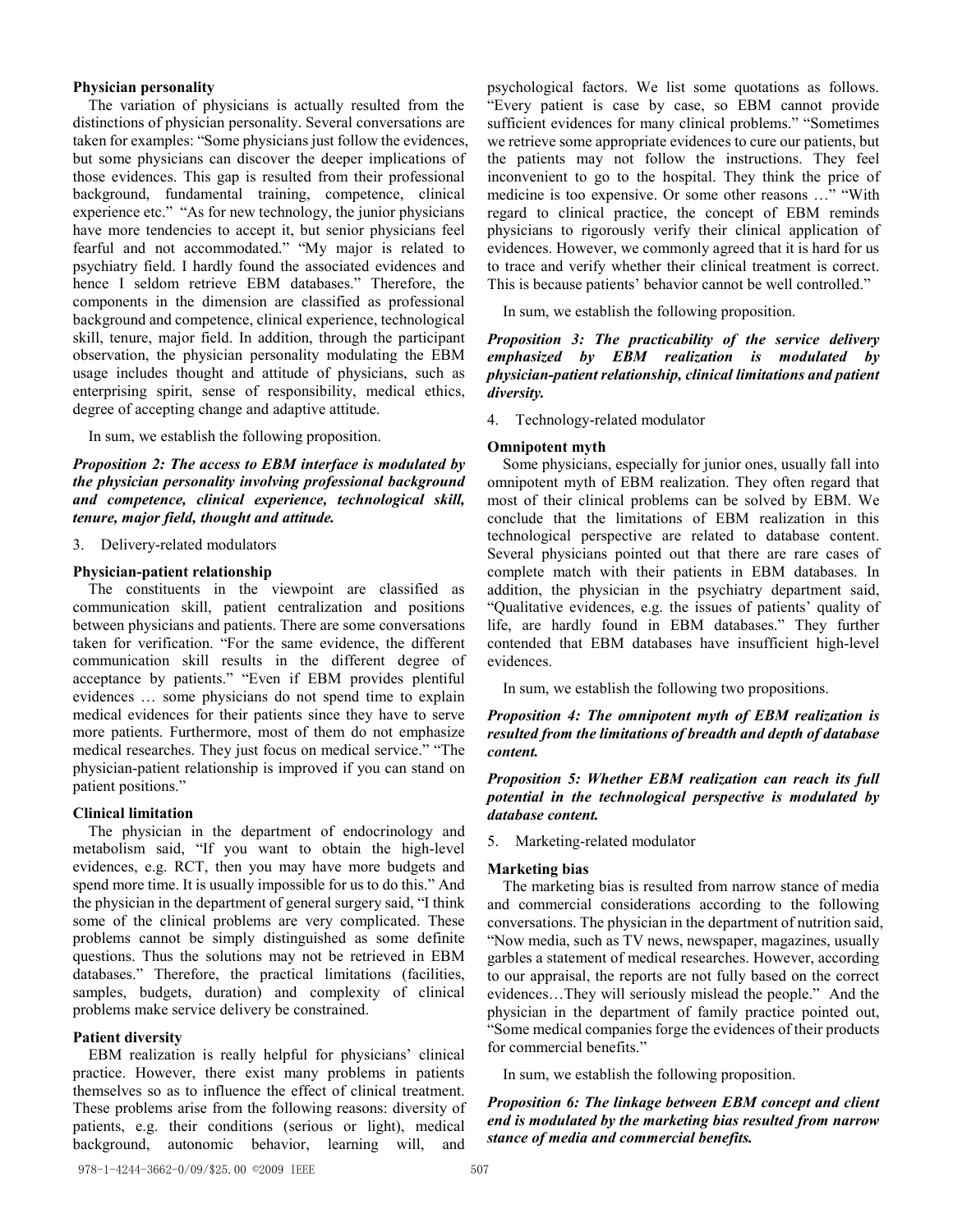## 6. Organization-related modulators

# **Organizational determination**

The success of EBM realization heavily relies on organizational determination that includes degree of organizational support, organization positioning, organization system, organization culture, organizational resources, organizational focus and organizational survival. Certain quotations are taken for examples. "Under global expenditure limits of the health and insurance system, the survival of hospitals becomes a critical issue." "Some hospitals only position themselves as delivery service institutes and hence neglect medical researches. They do not focus on EBM realization." "Some district hospitals have not sufficient resources to practice EBM. The physicians have to promote their outpatient amount by reducing service time for each patient." "EBM realization in medical centers seems to be practical since medical centers have high degree of support."

In sum, we establish the following proposition.

# *Proposition 7: The linkage between EBM concept and delivery end is modulated by the degree of organizational determination.*

# 7. Distribution-related modulators

# **Information anxiety**

EBM realization actually brings considerable contribution for physicians. However, some of the interviewees unwittingly reveal their information anxiety. "Due to information popularization, I worry about whether my knowledge is obsolete." "I worry that much non-evidential data is flooded everywhere so as to result in patient misunderstanding and threatening patient safety." "Sometimes I am afraid that the evidences I retrieved are not appropriate for my patients. … I even doubt my competence of literature appraisal." Moreover, one physician said, "I have no choice but face the endless learning because of rapid change of medical knowledge." Therefore, EBM realization provides a new concept of learning, but at the same time it also brings information anxiety for physicians.

## **Abuse**

Although EBM databases provide good quality of medical researches, it should be careful for physicians to adopt these evidences. Some of the physicians pointed out certain cases that abused EBM researches. "Some physicians, who cannot find the matched cases, carelessly apply similar cases to their patients. This may result in wrong treatment." "If physicians have insufficient ability of literature appraisal, then they may threaten patient safety." These imply that EBM realization may result in the risk when its users are not well trained. Except for physicians, patients also have possibility to abuse medical information. As a result of lack of professional background, patients are unable to properly appraise literature. One physician said, "They can acquire considerable medical information, but they cannot entirely understand the professional knowledge. On the contrary, they further misunderstand the information." "Due to lack of professional training, patients usually cannot appraise the evidence announced by commercial firms." Accordingly, patients even produce an improper expectation. Thus patients are readily misled by the purposely abused information.

# **Bias**

As the previous comment described, EBM is a tool used to integrate the best research evidence, clinical expertise and patient values into the practice of patient care. These three considerations had better be equally emphasized. After the interviews, we observed that the junior physicians almost put emphasis on the best evidence and regard EBM just as a technological tool. That is, their clinical practice is almost centralized on evidences. The senior physicians, however, think highly of their clinical expertise (field notes #7, #8: p. 32, p. 38). Both the junior and senior physicians have their own bias. Besides, the main stream of medical knowledge by EBM realization is concentrated on appraising evidences. We found that the physicians always talk about the issues, just as what the level of evidence is (field notes #5: p. 24). Implicit value of experienced physicians is gradually ignored because an individual's experience is defined as the lowest level of evidences.

# **Pressure**

EBM realization gives rise to both psychological and physiological pressure. The psychological pressure arises from pressure of colleagues' competition, pressure of patients' thirst for knowledge, qualification for promotion in office and patient awareness by knowledge popularization. Some quotations are taken for examples. "Sometimes I don't know what recent researches are, and then my colleagues laugh at my obsolete knowledge." "More and more patients download lots of medical researches and question me clinical problems in more detail. Thus I feel more pressure from patients." "Taking EBM training courses becomes an essential qualification for promotion in office." "Now patients have more their own opinions, and then I have to make effort to explain my clinical treatment." The above conversations really reveal the psychological pressure of the physicians. With regard to physiological pressure, we list certain quotations from the interview transcripts to show this. "Because I have to rigorously appraise EBM researches, I feel the pressure of literature appraisal." "I usually have heavy clinical practice, the requirement of EBM learning somewhat increases my job load." "I have more things to learn, so I spend much time on them." "EBM is highly dependent on statistics, thus I have to learn another unfamiliar discipline." To sum up, the physiological pressure is caused by time consuming, job load, learning load, perplexity and difficulty, pressure of literature appraisal and an unfamiliar field of learning. Additionally, there is one kind of pressure resulted from patients. "Some patients impolitely queried my clinical decisions and treatment by abusing the materials which are not evaluated."

In sum, we establish the following proposition.